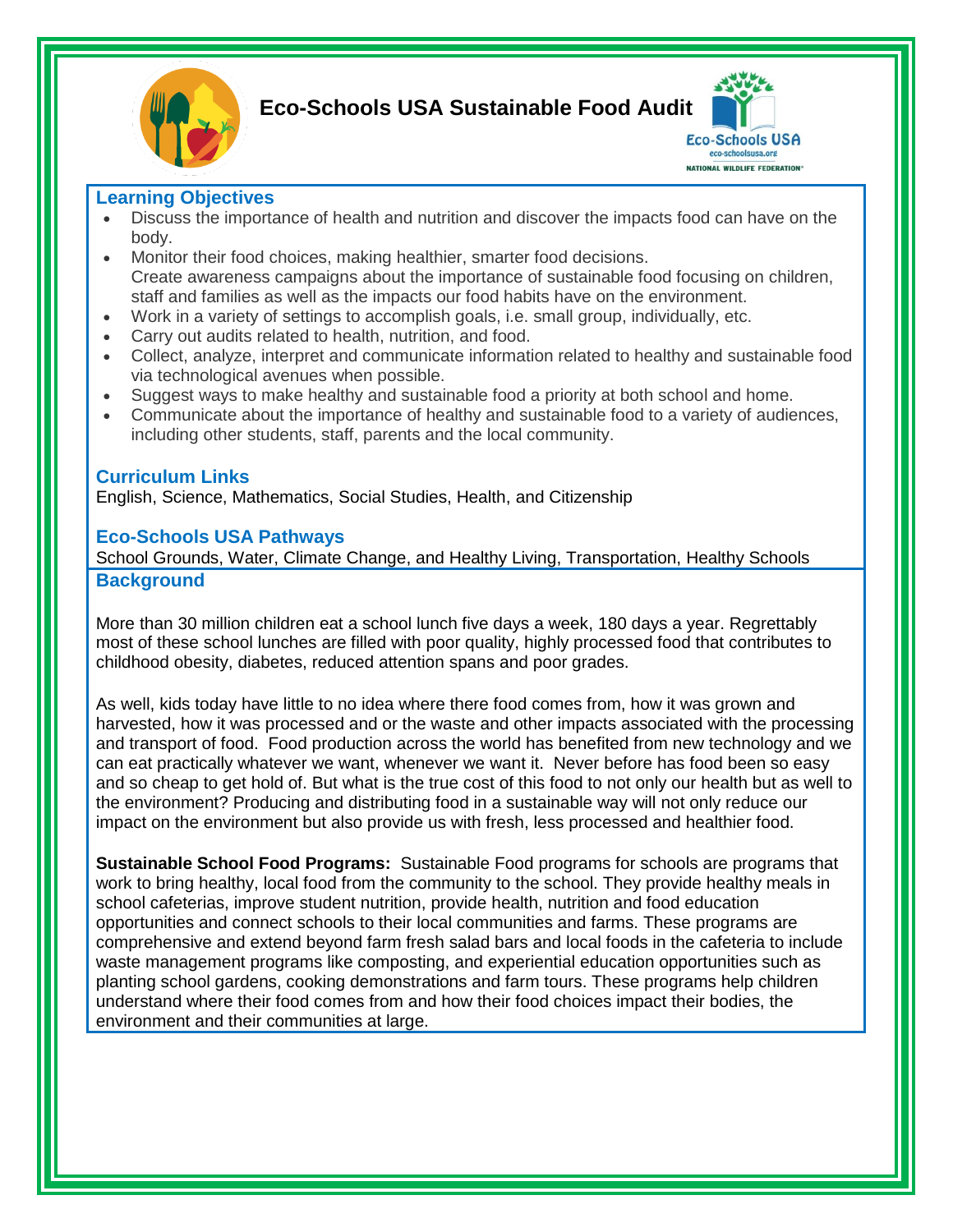# **Procedure**

- 1. Talk with your school administrator and see who in the school and district would be helpful to engage when working through the audit and starting initiatives, such as a Farm to School program, <http://www.farmtoschool.org/>. People in your school or district you might need to connect with include: principal/headmaster, school cafeteria manager, Nutrition Services Director, Chief Business or Financial Officer, members of the School Board, Superintendent, members of the District Wellness Committee, local managers of the top five food supply companies in your state.
- 2. The Eco-Action team should work together to gather the data needed to complete the audit.
- 3. Analyze the results and report the findings to the school community.
- 4. Formulate an action plan and be sure to monitor and evaluate along the way.
- 5. Keep this report with your records. This information will be needed when responding to periodic Eco-Schools USA surveys, when applying for awards, and when communicating with the community and members of the media.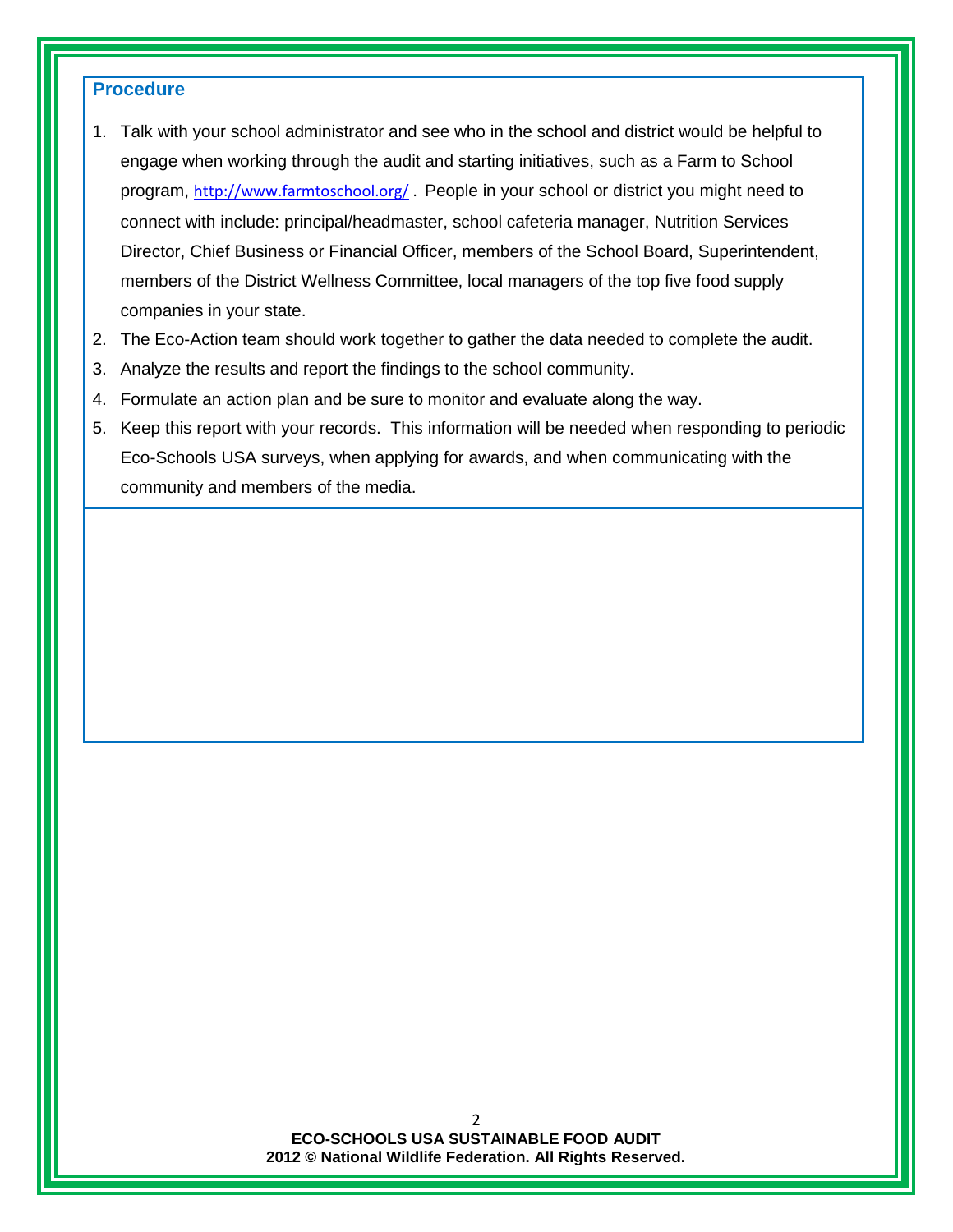|                                                                     | Less than 10%                                                                                                                                                 |  |
|---------------------------------------------------------------------|---------------------------------------------------------------------------------------------------------------------------------------------------------------|--|
|                                                                     | between 10%-30%                                                                                                                                               |  |
| What percent of food is fresh?                                      | Between 31%-50%                                                                                                                                               |  |
|                                                                     | More than 50%                                                                                                                                                 |  |
| What percentage of food is sourced locally?<br>2.                   | $\%$                                                                                                                                                          |  |
| 3.<br>Fresh vegetables other than potatoes are served every<br>day? | $\Box$ No<br>Yes                                                                                                                                              |  |
| 4. Fresh fruit is served every day?                                 | whole fruit<br><b>No</b><br>Yes<br>fruit salad<br><b>No</b><br>Yes<br>fruit in syrup<br>Mo ∣<br>Yes<br>$\mathbf{I}$<br>fruit juice<br>$\Box$ Yes<br>$\Box$ No |  |
| Is there a salad bar?<br>5.                                         | <b>No</b><br>Yes                                                                                                                                              |  |
| Is it colorful?<br>6.                                               | Yes<br><b>No</b>                                                                                                                                              |  |
| List salad bar choices below:                                       |                                                                                                                                                               |  |
|                                                                     |                                                                                                                                                               |  |
|                                                                     |                                                                                                                                                               |  |
|                                                                     |                                                                                                                                                               |  |

**ECO-SCHOOLS USA SUSTAINABLE FOOD AUDIT 2012 © National Wildlife Federation. All Rights Reserved.**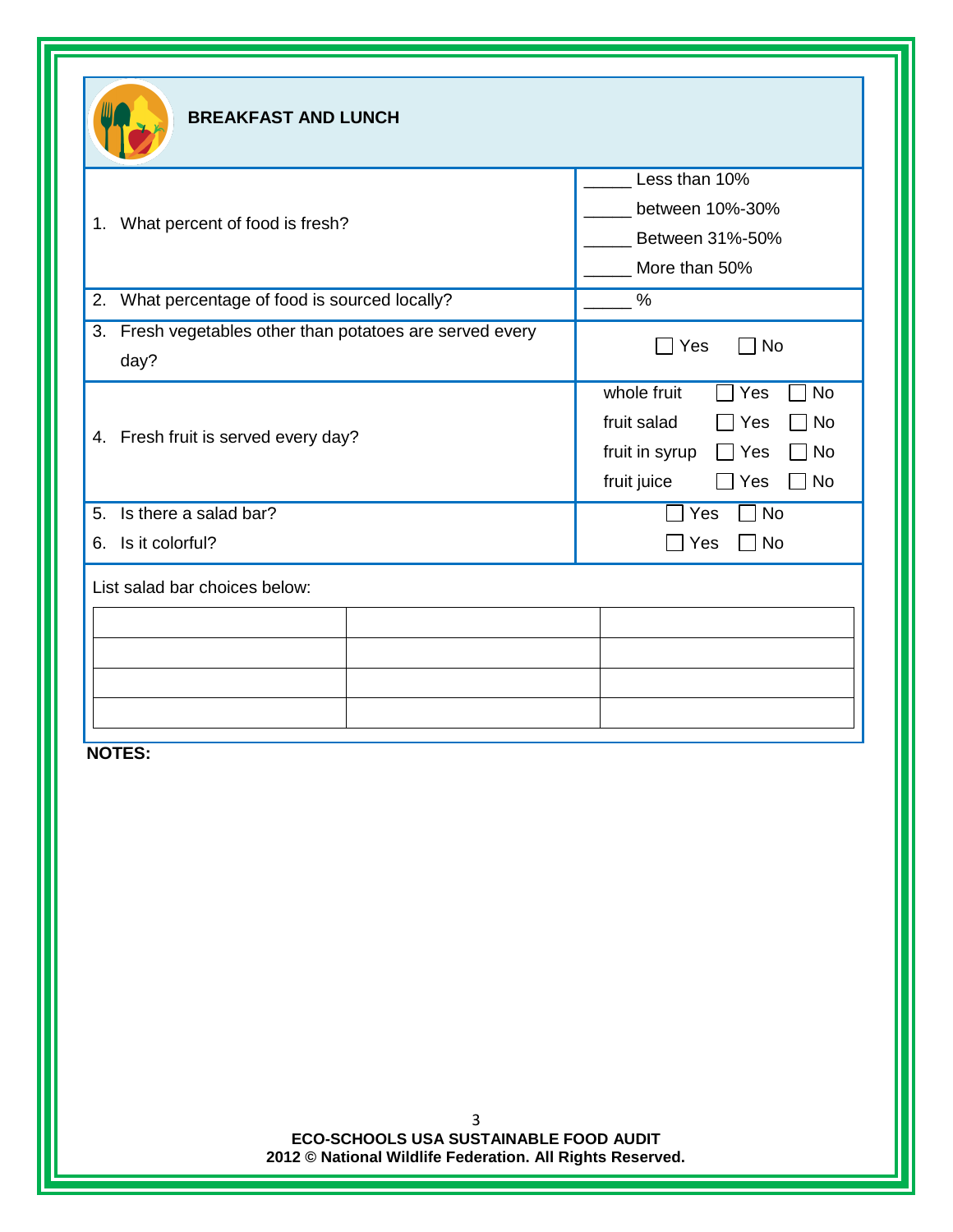| Ш |  |
|---|--|
|   |  |
|   |  |

## **BREAKFAST AND LUNCH continued…**

| Are whole grain products served – bread, rice, pasta?<br>7.<br>Do not include bread coatings.                                                                                                                                      | No<br>Yes        |
|------------------------------------------------------------------------------------------------------------------------------------------------------------------------------------------------------------------------------------|------------------|
| 8. Are pre-packaged snacks part of the meal?<br>i.e. packages of crackers, chips, dips, cookies or desserts                                                                                                                        | <b>No</b><br>Yes |
| 9. What percentage of food is prepared fresh rather than<br>processed "heat and serve" items?                                                                                                                                      | %                |
| 10. How often are "fast-food" type entrees served during the<br>week for either breakfast and/or lunch? Examples include<br>pizza, hamburgers, hot dogs, French fries, hash browns, tater<br>tots, donuts, chicken nuggets, cereal | <b>No</b><br>Yes |
| 11. Is flavored milk served at breakfast?                                                                                                                                                                                          | No<br>Yes        |
| 12. Is flavored milk served at lunch?                                                                                                                                                                                              | No<br>Yes        |
| 13. Is there enough room in the cafeteria to eat comfortably?                                                                                                                                                                      | <b>No</b><br>Yes |
| 14. Is the cafeteria an inviting space in which to eat?                                                                                                                                                                            | No<br>Yes        |
| 15. Are their murals, posters, signage encouraging healthy eating<br>habits?                                                                                                                                                       | No<br>Yes        |
| 16. Is breakfast served in the classroom?<br>For younger kids this can really help increase numbers and<br>ensure they don't start the day hungry and short on attention.                                                          | No<br>Yes        |
| 17. Students understand food miles, meaning the distance their<br>food have traveled to get to their plate. (The important<br>concept here is eating what's in season and what is local.)                                          | Yes<br>No        |
| 18. Seasonality of foods is a concept students understand at our<br>school, meaning different crops are grown at different times<br>of the year. (The important concept here is eating what's in<br>season and what's local.)      | Yes<br>No        |
| 19. Students understand the health and environmental impacts<br>associated with processed food.                                                                                                                                    | No<br>Yes        |

**NOTES:**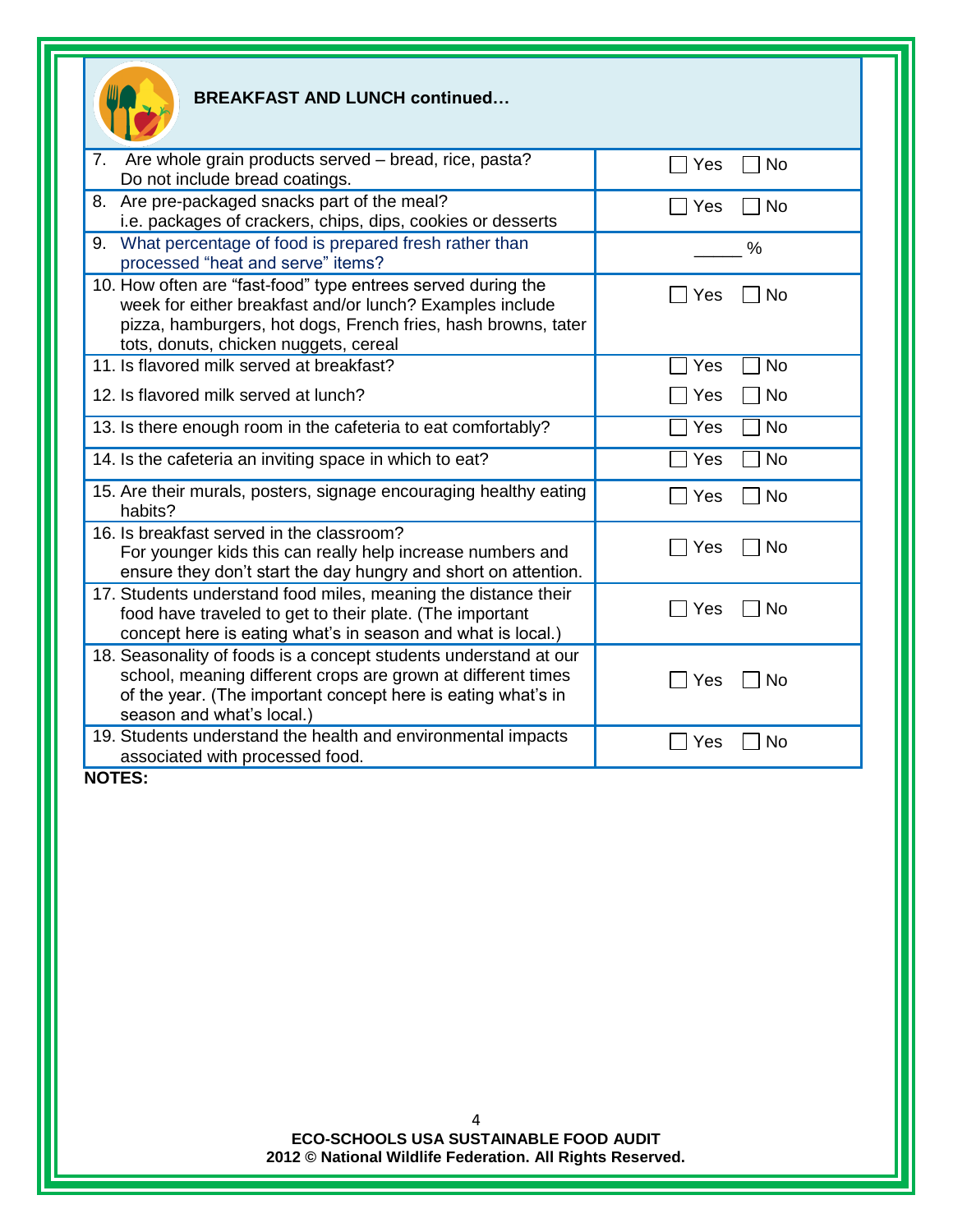|                                                                                                     | <b>COMPETITIVE FOOD</b>                                                                                                           |                                                              |                    |
|-----------------------------------------------------------------------------------------------------|-----------------------------------------------------------------------------------------------------------------------------------|--------------------------------------------------------------|--------------------|
|                                                                                                     | 1. Are snack and/or fast food options available for students to<br>eat as an alternative to a meal in the cafeteria?              |                                                              | □ Yes<br><b>No</b> |
|                                                                                                     | List those foods here:                                                                                                            |                                                              |                    |
|                                                                                                     |                                                                                                                                   |                                                              |                    |
|                                                                                                     |                                                                                                                                   |                                                              |                    |
|                                                                                                     |                                                                                                                                   |                                                              |                    |
|                                                                                                     |                                                                                                                                   |                                                              |                    |
| 2 <sub>1</sub>                                                                                      | Is there a brand-name fast food chain or restaurant in the<br>school?                                                             |                                                              | <b>No</b><br>Yes   |
|                                                                                                     | 3. Is it an open campus where students have easy access to<br>fast food?                                                          |                                                              | Yes<br>No          |
|                                                                                                     | 4. Are candy and soda or sports drinks available in vending<br>machines or special event concessions?                             |                                                              | <b>No</b><br>Yes   |
|                                                                                                     |                                                                                                                                   |                                                              | Less than 15%      |
|                                                                                                     | 5. What percentage of the school vending machines provides                                                                        |                                                              | between 15%-50%    |
|                                                                                                     | low fat, low sugar options?                                                                                                       |                                                              | Between 51%-80%    |
|                                                                                                     |                                                                                                                                   |                                                              | More than 80%      |
|                                                                                                     | 6. Do a visual observation during a several lunch periods to<br>answer the following:<br>foods instead of eating a balanced meal? | How many students in the school are opting for "grab and go" | Yes<br>No          |
|                                                                                                     | 7. Is the school relying on revenue from "grab and go" foods to<br>support other school programs?                                 |                                                              | <b>No</b><br>Yes   |
|                                                                                                     |                                                                                                                                   |                                                              | own lunch          |
|                                                                                                     | 8. Do a survey to answer the following:                                                                                           |                                                              | leave campus       |
| How many students take their own lunch to school? Leave<br>campus? Grab and go? Eat a school lunch? |                                                                                                                                   | grab and go                                                  |                    |
|                                                                                                     |                                                                                                                                   | eat a school lunch                                           |                    |
|                                                                                                     | <b>NOTES:</b>                                                                                                                     |                                                              |                    |

**ECO-SCHOOLS USA SUSTAINABLE FOOD AUDIT 2012 © National Wildlife Federation. All Rights Reserved.**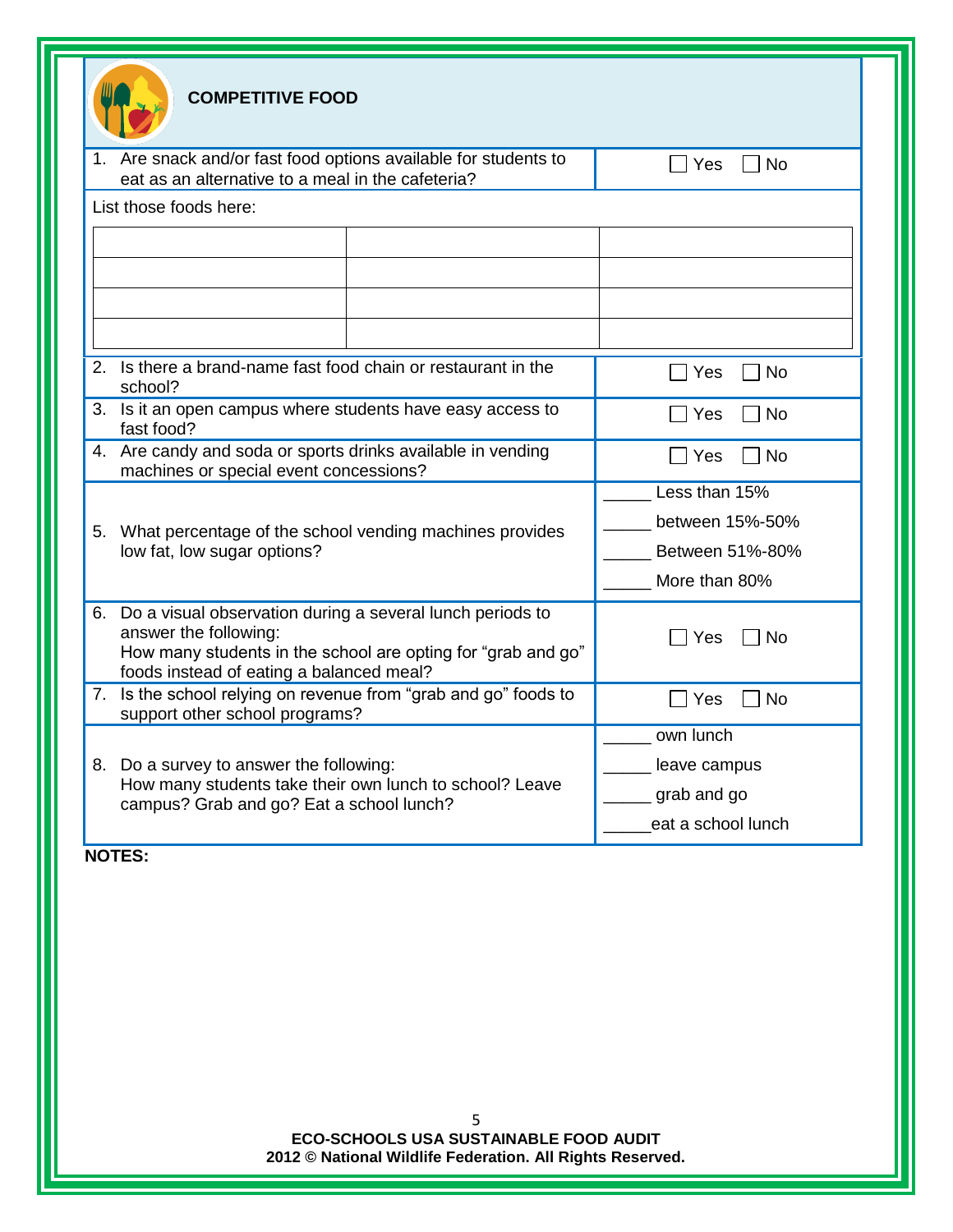

# **WHO SUPPLIES THE FOOD AND WHERE IS IT PREPARED?**

| 1. Is food service in-house and run by staff employed directly by<br>the school district                | ⊟ No<br>Yes       |
|---------------------------------------------------------------------------------------------------------|-------------------|
| 2. Is food prepared on-site?                                                                            | <b>No</b><br>Yes  |
| 3. Is food provided by an external food service contractor?<br>If yes, find out more about the company. | Yes<br>l No       |
| 4. Is there a kitchen on-site?                                                                          | Yes<br>No.        |
| 5. If there is a kitchen on-site does it have the space and<br>equipment to prepare meals from scratch? | N/A<br>Yes<br>No. |
| 6. If the school does not have an on-site kitchen, where does the<br>food come from?                    |                   |



# **OUTSIDE THE MEAL**

**Utilize the Nutrition Director or call the secretary at the office of the District Superintendent**

| 1. | Does your school have a wellness committee?                                                                                                                                                                      | Yes<br>No          |
|----|------------------------------------------------------------------------------------------------------------------------------------------------------------------------------------------------------------------|--------------------|
|    | 2. Does your school district have a wellness committee                                                                                                                                                           | No.<br>Yes         |
|    | 3. Is the wellness committee active or enforced?                                                                                                                                                                 | Yes<br>No.         |
|    | 4. Does the committee have a policy on food in schools, meals<br>and any other food?                                                                                                                             | Yes<br>No.         |
|    | 5. If yes, does the policy say anything about controlling soda,<br>candy, snacks, and junk food? You're not looking for a<br>complete ban but something to ensure that healthy choices<br>are the primary focus. | N/A<br>Yes<br>l No |

## **NOTES:**